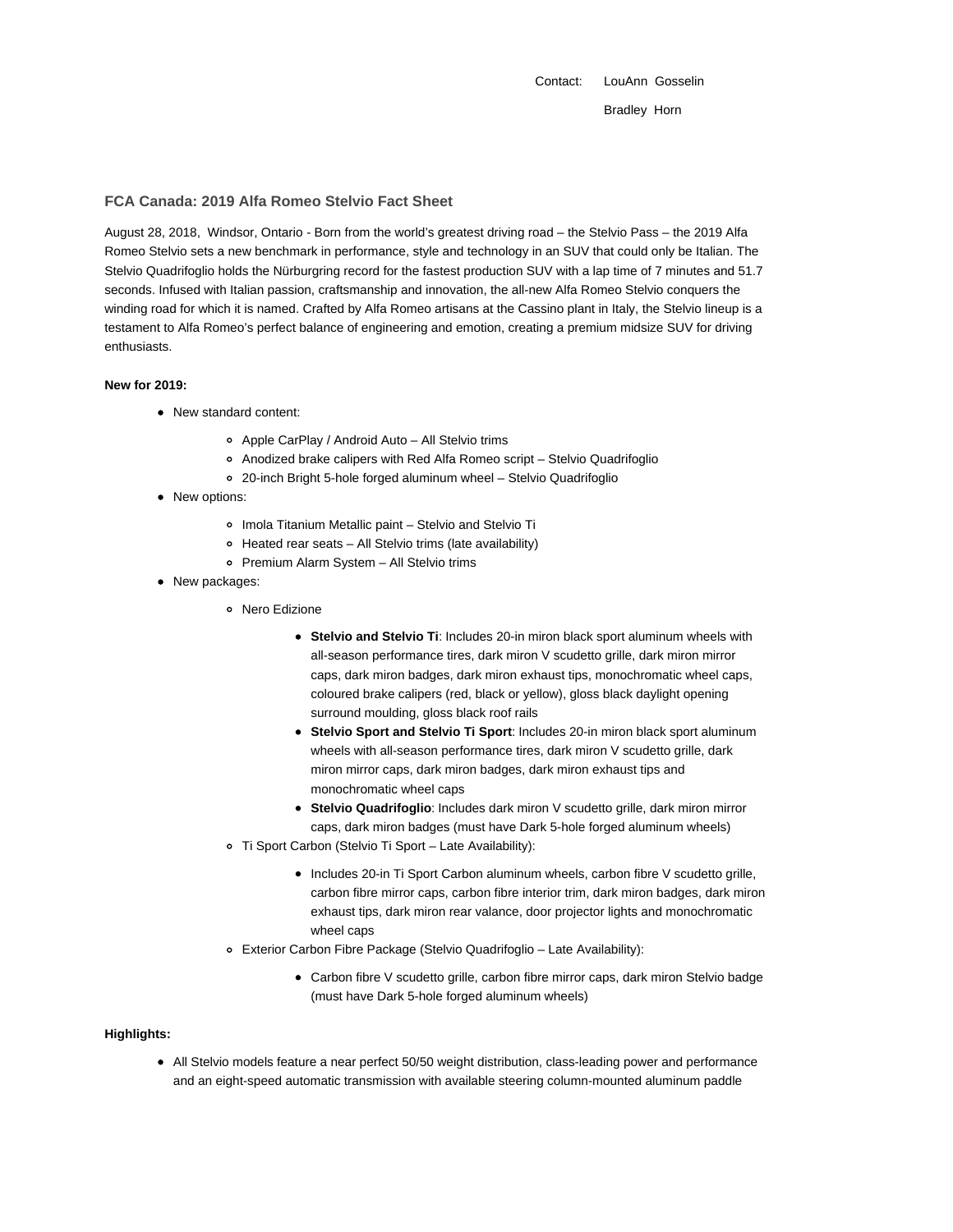shifters with gear shifts in less than 100 milliseconds

- Stelvio comes very well-equipped with many standard premium features, including a direct-injection 280 horsepower (hp) turbocharged and intercooled 2.0L engine delivering 0-96 kilometres per hour (km/h) (0- 60 miles per hour (mph)) in 5.4 seconds, the Q4 all-wheel drive system, Alfa DNA drive mode selector, genuine leather interior, remote start with passive entry, bi-xenon headlamps, dual exhaust, classexclusive carbon-fibre driveshaft, flat-bottom Formula One-inspired steering wheel, 7-inch TFT cluster display and much more
- Stelvio Quadrifoglio continues to highlight Alfa Romeo's performance expertise with best-in-class V-6 505 hp and segment-leading V-6 torque, powering it from 0-96 km/h (0-60 mph) in 3.6 seconds with a top speed of 283 km/h (176 mph)
- State-of-the-art technologies, including a torque vectoring differential, Alfa DNA Pro drive mode selector with RACE mode, the most direct steering available and all-aluminum column-mounted paddle shifters maximize the driving experience in the all-new Stelvio Quadrifoglio
- Paired for the first time with Alfa Romeo's most powerful production engine ever the innovative Q4 allwheel-drive (AWD) system in the Stelvio Quadrifoglio takes premium mid-size SUV performance to new heights
- Stelvio Quadrifoglio lapped Nürburgring in record 7 minutes 51.7 seconds, the fastest time ever posted by a production SUV making it the fastest production SUV in the world

## **Model Lineup**

For 2019, the Alfa Romeo Stelvio lineup consists of six models:

- Stelvio
- Stelvio Sport
- Stelvio Ti
- **Stelvio Ti Sport**
- Stelvio Ti Lusso
- Stelvio Quadrifoglio

## **Available Exterior Colours:**

- Alfa White
- Rosso Alfa
- Silverstone Grey Metallic
- Stromboli Grey Metallic
- Vesuvio Grey Metallic
- Vulcano Black Metallic
- Misano Blue Metallic
- Montecarlo Blue Metallic
- Verde Visconti Metallic
- Basalto Brown Metallic
- Imola Titanium Metallic
- Rosso Competizione Tri-coat
- Trofeo White Tri-coat

## **Available Interior Colours:**

- Black interior with Dark Grey accent stitching
- Black/Chocolate interior (two-tone)
- Black/Red interior (two-tone)
- Black/Ice interior (two-tone) with Dark Grey accent stitching
- Ice interior with Dark Grey accent stitching
- Crema interior (exclusive to Ti Lusso)
- Black interior with Red accent stitching (exclusive to Quadrifoglio)
- Black interior with Green and White accent stitching (exclusive to Quadrifoglio)
- Black/Red interior with Red accent stitching (exclusive to Quadrifoglio)
- Black/Ice interior with Green and White accent stitching